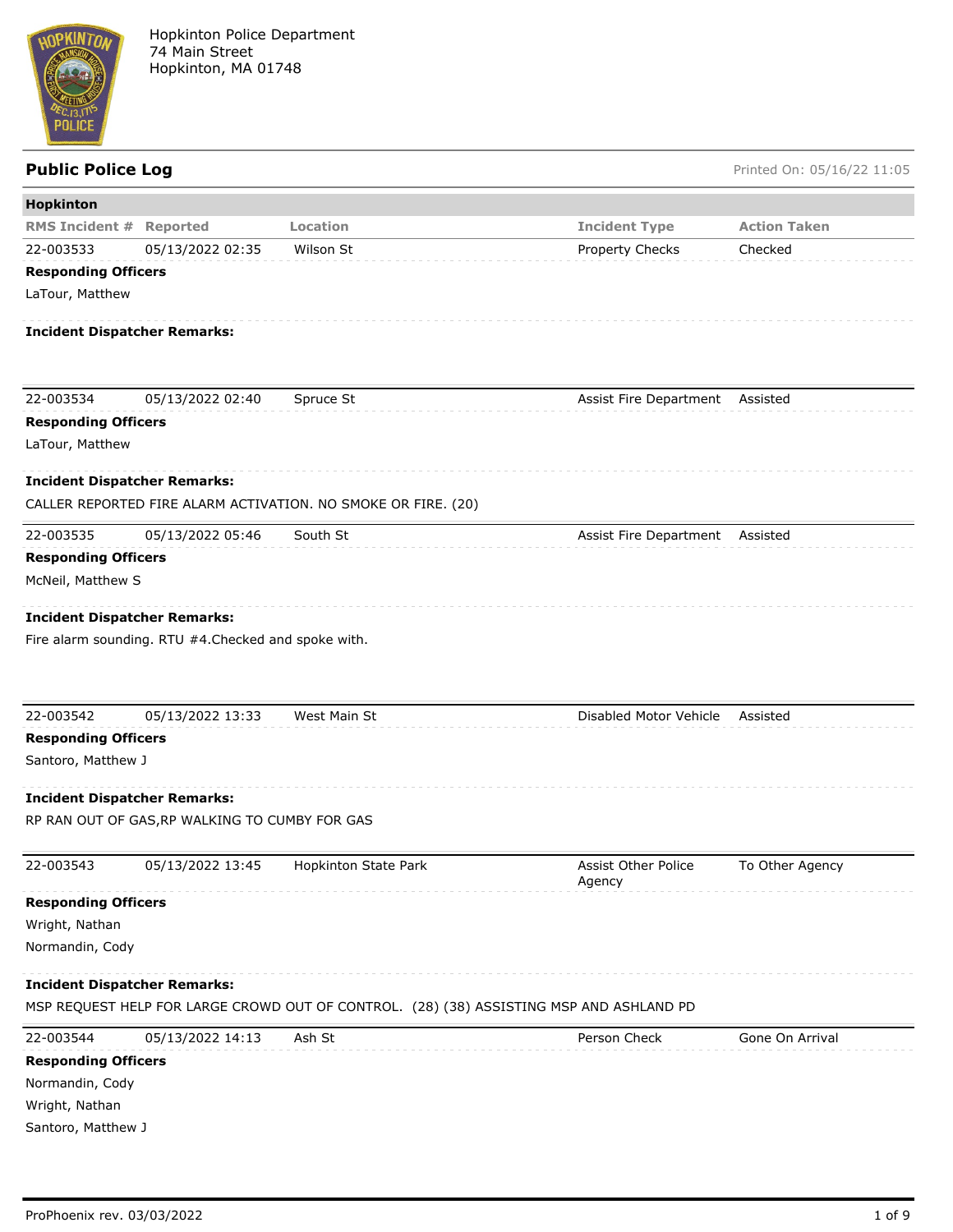

| <b>Public Police Log</b>       |                                                       |                                                                                                    |                        | Printed On: 05/16/22 11:05 |
|--------------------------------|-------------------------------------------------------|----------------------------------------------------------------------------------------------------|------------------------|----------------------------|
| Hopkinton                      |                                                       |                                                                                                    |                        |                            |
| <b>RMS Incident # Reported</b> |                                                       | Location                                                                                           | <b>Incident Type</b>   | <b>Action Taken</b>        |
|                                | <b>Incident Dispatcher Remarks:</b>                   |                                                                                                    |                        |                            |
|                                | RP REPORTS SOMEONE BLEEDING FROM THE NOSE             |                                                                                                    |                        |                            |
| 22-003545                      | 05/13/2022 14:19                                      | West Main St                                                                                       | Disabled Motor Vehicle | Assisted                   |
| <b>Responding Officers</b>     |                                                       |                                                                                                    |                        |                            |
| Ferreira, Jessica C            |                                                       |                                                                                                    |                        |                            |
| Santoro, Matthew J             |                                                       |                                                                                                    |                        |                            |
|                                | <b>Incident Dispatcher Remarks:</b>                   |                                                                                                    |                        |                            |
|                                | POSSIBLE DMV, TROUBLE WITH SHIFTER, TOW ENROUTE       |                                                                                                    |                        |                            |
|                                |                                                       |                                                                                                    |                        |                            |
|                                |                                                       |                                                                                                    |                        |                            |
|                                |                                                       |                                                                                                    |                        |                            |
|                                |                                                       |                                                                                                    |                        |                            |
|                                |                                                       |                                                                                                    |                        |                            |
| 22-003546                      | 05/13/2022 15:05                                      | West Main St                                                                                       | Disabled Motor Vehicle | Report                     |
| <b>Responding Officers</b>     |                                                       |                                                                                                    |                        |                            |
| Ferreira, Jessica C            |                                                       |                                                                                                    |                        |                            |
| Dennis, Basit                  |                                                       |                                                                                                    |                        |                            |
| Ekross, Robert C               |                                                       |                                                                                                    |                        |                            |
|                                |                                                       |                                                                                                    |                        |                            |
|                                | <b>Incident Dispatcher Remarks:</b>                   |                                                                                                    |                        |                            |
|                                |                                                       | RP REPORTS DUMP TRUCK BROKEN DOWN IN THE MIDDLE OF THE ROAD, TRUCK OUT OF FUEL, DIESEL 30 MINS OUT |                        |                            |
| 22-003547                      | 05/13/2022 15:27                                      | Lumber St                                                                                          | Disabled Motor Vehicle | Assisted                   |
| <b>Responding Officers</b>     |                                                       |                                                                                                    |                        |                            |
| Ekross, Robert C               |                                                       |                                                                                                    |                        |                            |
| Dennis, Basit                  |                                                       |                                                                                                    |                        |                            |
|                                | <b>Incident Dispatcher Remarks:</b>                   |                                                                                                    |                        |                            |
|                                | RP REPORTS VEHICLE LOST A TIRE. ASSISTED WITH TRAFFIC |                                                                                                    |                        |                            |
|                                |                                                       |                                                                                                    |                        |                            |
|                                |                                                       |                                                                                                    |                        |                            |
| 22-003548                      | 05/13/2022 15:38                                      | Main St                                                                                            | Fraud                  | Assisted                   |
| <b>Responding Officers</b>     |                                                       |                                                                                                    |                        |                            |
| Normandin, Cody                |                                                       |                                                                                                    |                        |                            |
|                                | <b>Incident Dispatcher Remarks:</b>                   |                                                                                                    |                        |                            |
|                                | RP REPORTS HER EMAIL HAS BEEN HACKED                  |                                                                                                    |                        |                            |
|                                |                                                       |                                                                                                    |                        |                            |
| 22-003549                      | 05/13/2022 15:49                                      | Hayden Rowe St                                                                                     | Vehicle Complaint      | Checked / Negative Find    |
| <b>Responding Officers</b>     |                                                       |                                                                                                    |                        |                            |
| Normandin, Cody                |                                                       |                                                                                                    |                        |                            |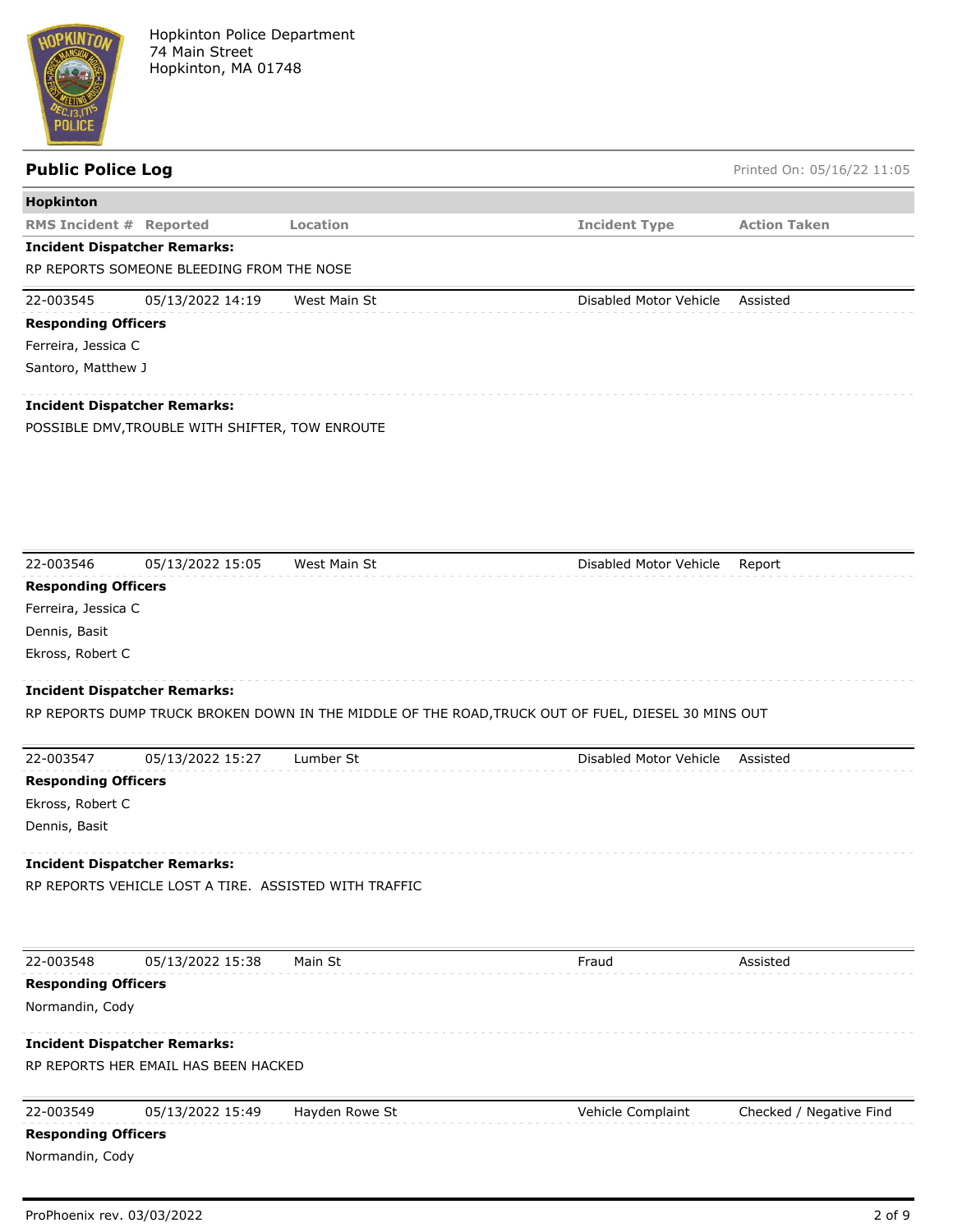

| <b>Public Police Log</b>       |                                              |                                                                      |                            | Printed On: 05/16/22 11:05 |
|--------------------------------|----------------------------------------------|----------------------------------------------------------------------|----------------------------|----------------------------|
| Hopkinton                      |                                              |                                                                      |                            |                            |
| <b>RMS Incident # Reported</b> |                                              | Location                                                             | <b>Incident Type</b>       | <b>Action Taken</b>        |
|                                | <b>Incident Dispatcher Remarks:</b>          |                                                                      |                            |                            |
|                                |                                              |                                                                      |                            |                            |
| 22-003550                      | 05/13/2022 15:55                             | <b>Briarcliff Dr</b>                                                 | <b>Suspicious Activity</b> | Report                     |
| <b>Responding Officers</b>     |                                              |                                                                      |                            |                            |
| Normandin, Cody                |                                              |                                                                      |                            |                            |
|                                | <b>Incident Dispatcher Remarks:</b>          |                                                                      |                            |                            |
|                                |                                              | RP REPORTS IT LOOKS LIKE SOMEONE WAS TRYING TO GET IN HER FRONT DOOR |                            |                            |
| 22-003553                      | 05/13/2022 20:46                             | Hayden Rowe St                                                       | <b>Suspicious Activity</b> | Checked / Negative Find    |
| <b>Responding Officers</b>     |                                              |                                                                      |                            |                            |
| Ekross, Robert C               |                                              |                                                                      |                            |                            |
| Dennis, Basit                  |                                              |                                                                      |                            |                            |
|                                | <b>Incident Dispatcher Remarks:</b>          |                                                                      |                            |                            |
|                                | RP REPORTS KIDS URINATING ON A VENDORS TRUCK |                                                                      |                            |                            |
| 22-003554                      | 05/13/2022 21:10                             | Wilson St                                                            | Property Checks            | Checked                    |
| <b>Responding Officers</b>     |                                              |                                                                      |                            |                            |
| Ferreira, Jessica C            |                                              |                                                                      |                            |                            |
| Ekross, Robert C               |                                              |                                                                      |                            |                            |
| Dennis, Basit                  |                                              |                                                                      |                            |                            |
|                                | <b>Incident Dispatcher Remarks:</b>          |                                                                      |                            |                            |
|                                |                                              |                                                                      |                            |                            |
| 22-003555                      | 05/13/2022 21:45                             | Pratt Way                                                            | Property Checks            | Checked                    |
| <b>Responding Officers</b>     |                                              |                                                                      |                            |                            |
| Ferreira, Jessica C            |                                              |                                                                      |                            |                            |
|                                | <b>Incident Dispatcher Remarks:</b>          |                                                                      |                            |                            |
| STARGAZING                     |                                              |                                                                      |                            |                            |
| 22-003559                      | 05/14/2022 07:19                             | Granite St                                                           | Hit & Run MVA              | Report                     |
| <b>Responding Officers</b>     |                                              |                                                                      |                            |                            |
| Beloin, Shannon N              |                                              |                                                                      |                            |                            |

Ferreira, Jessica C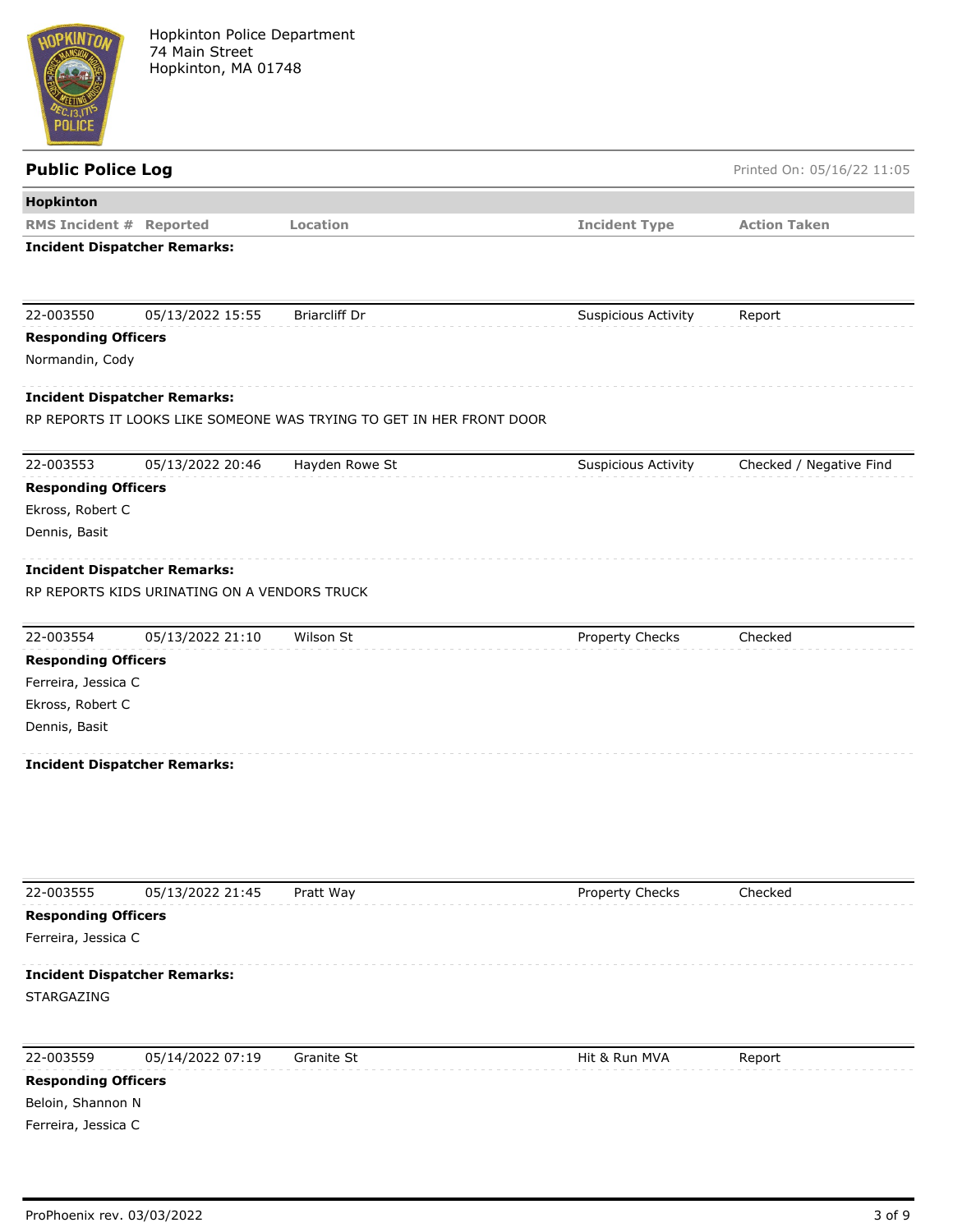

| <b>Public Police Log</b>       |                                                    |                 |                                                                                                                                                                                                                                                                                                                                                       | Printed On: 05/16/22 11:05 |
|--------------------------------|----------------------------------------------------|-----------------|-------------------------------------------------------------------------------------------------------------------------------------------------------------------------------------------------------------------------------------------------------------------------------------------------------------------------------------------------------|----------------------------|
| Hopkinton                      |                                                    |                 |                                                                                                                                                                                                                                                                                                                                                       |                            |
| <b>RMS Incident # Reported</b> |                                                    | Location        | <b>Incident Type</b>                                                                                                                                                                                                                                                                                                                                  | <b>Action Taken</b>        |
|                                | <b>Incident Dispatcher Remarks:</b>                |                 |                                                                                                                                                                                                                                                                                                                                                       |                            |
|                                | BY WHILE DPW CLEANED UP ROADWAY. (24) TOOK REPORT. |                 | MULTIPLE CALLS FOR AN MVA NO PI. (24) RESPONDED. (24) AND (15) RESPONDED AND REPORT GLASS DEBRIS IN THE ROADWAY<br>AND VEHICLE MAY HAVE HIT A STONEWALL. VEHICLE HAS TAKEN OFF HEADING TOWARDS HAYDEN ROWE. MILFORD PD ADVISED.<br>(15) CHECKED FOR VEHICLE ON HAYDEN ROWE. (15) REQUESTS DPW FOR CLEAN UP OF GLASS DEBRIS IN THE ROADWAY. (24) STOOD |                            |
| 22-003562                      | 05/14/2022 08:56                                   | Lumber St       | <b>Community Relations</b>                                                                                                                                                                                                                                                                                                                            | Completed                  |
| <b>Responding Officers</b>     |                                                    |                 |                                                                                                                                                                                                                                                                                                                                                       |                            |
| Ferreira, Jessica C            |                                                    |                 |                                                                                                                                                                                                                                                                                                                                                       |                            |
|                                | <b>Incident Dispatcher Remarks:</b>                |                 |                                                                                                                                                                                                                                                                                                                                                       |                            |
|                                | (15) IS COMMUNITY POLICING. (COMPLETED)            |                 |                                                                                                                                                                                                                                                                                                                                                       |                            |
| 22-003563                      | 05/14/2022 09:00                                   | Hidden Brick Rd | Parking Complaint                                                                                                                                                                                                                                                                                                                                     | Checked                    |
| <b>Responding Officers</b>     |                                                    |                 |                                                                                                                                                                                                                                                                                                                                                       |                            |
| Beloin, Shannon N              |                                                    |                 |                                                                                                                                                                                                                                                                                                                                                       |                            |
|                                | <b>Incident Dispatcher Remarks:</b>                |                 |                                                                                                                                                                                                                                                                                                                                                       |                            |
| PASSABLE.                      |                                                    |                 | CALLER REPORTS 5-6 CARS PARKED ON THE SIDE OF THE ROADWAY THAT IS MAKING IT DIFFICULT FOR VEHICLES TO PASS. (24)<br>RESPONDED. (24) CHECKED AND FOUND NO ISSUES WITH VEHICLES PARKED ON THE SIDE OF THE ROADWAY, ROADWAY IS                                                                                                                           |                            |
| 22-003564                      | 05/14/2022 09:14                                   | Lumber St       | <b>Community Relations</b>                                                                                                                                                                                                                                                                                                                            | Completed                  |
| <b>Responding Officers</b>     |                                                    |                 |                                                                                                                                                                                                                                                                                                                                                       |                            |
| Beloin, Shannon N              |                                                    |                 |                                                                                                                                                                                                                                                                                                                                                       |                            |
| Ferreira, Jessica C            |                                                    |                 |                                                                                                                                                                                                                                                                                                                                                       |                            |
|                                | <b>Incident Dispatcher Remarks:</b>                |                 |                                                                                                                                                                                                                                                                                                                                                       |                            |
|                                | (15) AND (24) ARE COMMUNITY POLICING. COMPLETED.   |                 |                                                                                                                                                                                                                                                                                                                                                       |                            |
| 22-003565                      | 05/14/2022 09:37                                   | Overlook Rd     | Lost Property                                                                                                                                                                                                                                                                                                                                         | Log Entry / Info Only      |
|                                | <b>Incident Dispatcher Remarks:</b>                |                 |                                                                                                                                                                                                                                                                                                                                                       |                            |
|                                |                                                    |                 | CALLER REPORTS SHE HAS LOST HER WALLET A FEW WEEKS AGO. LOG ENTRY/INFO ONLY.                                                                                                                                                                                                                                                                          |                            |
| 22-003567                      | 05/14/2022 11:59                                   | Chestnut St     | Accident No Personal<br>Injury                                                                                                                                                                                                                                                                                                                        | Crash Report               |
| <b>Responding Officers</b>     |                                                    |                 |                                                                                                                                                                                                                                                                                                                                                       |                            |
| Beloin, Shannon N              |                                                    |                 |                                                                                                                                                                                                                                                                                                                                                       |                            |
| Ferreira, Jessica C            |                                                    |                 |                                                                                                                                                                                                                                                                                                                                                       |                            |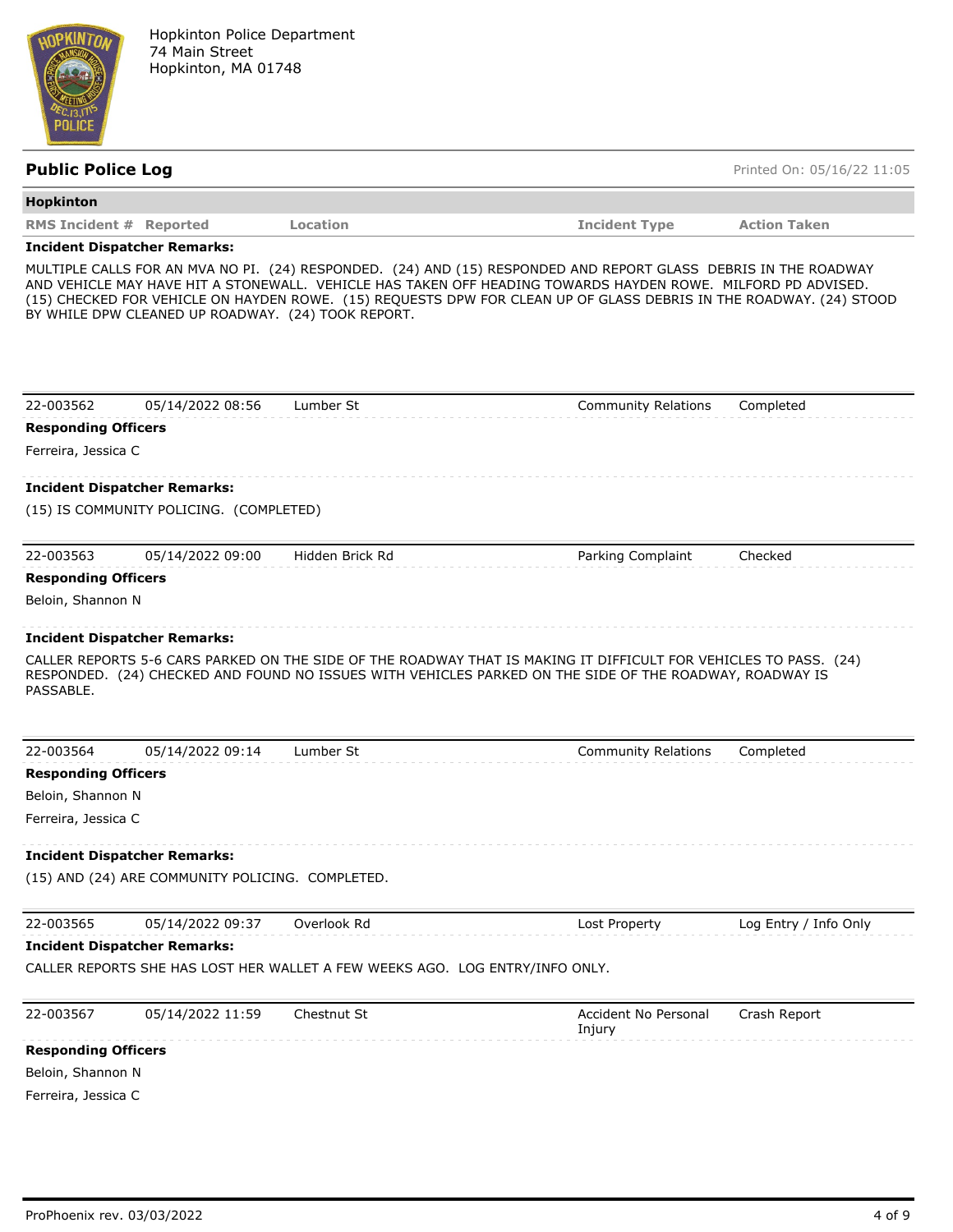

**Public Police Log** Printed On: 05/16/22 11:05

## **Hopkinton RMS Incident # Reported Location Incident Type Action Taken**

### **Incident Dispatcher Remarks:**

(24) RESPONDED AND TOOK REPORT. (24) ISSUED A CIVIL INFRACTION FOR 89-9. TED'S CANCELLED ENROUTE. (15) ASSISTED. (24) TOOK CRASH REPORT.

| 22-003568                  | 05/14/2022 12:52                    | Main St                                                                                                                                                                                  | Found Property                       | Assisted              |
|----------------------------|-------------------------------------|------------------------------------------------------------------------------------------------------------------------------------------------------------------------------------------|--------------------------------------|-----------------------|
|                            | <b>Incident Dispatcher Remarks:</b> |                                                                                                                                                                                          |                                      |                       |
|                            |                                     | CALLER REPORTS A FOUND WALLET. OWNER CONTACTED AND WILL BE CALLING FINDER.                                                                                                               |                                      |                       |
|                            |                                     |                                                                                                                                                                                          |                                      |                       |
| 22-003569                  | 05/14/2022 12:57                    | East Main St                                                                                                                                                                             | Citizen Complaint                    | Log Entry / Info Only |
|                            | <b>Incident Dispatcher Remarks:</b> |                                                                                                                                                                                          |                                      |                       |
|                            |                                     | CALLER REPORTS TWO DOGS WERE LEFT IN A VEHICLE FOR OVER ONE HALF HOUR IN THE HEAT. VEHICLE HAS NOW LEFT. CALLER<br>WOULD LIKE INCIDENT LOGGED FOR FUTURE REFERENCE. LOG ENTRY/INFO ONLY. |                                      |                       |
| 22-003570                  | 05/14/2022 14:24                    | Ash St                                                                                                                                                                                   | <b>Traffic Complaint</b>             | Spoken To             |
| <b>Responding Officers</b> |                                     |                                                                                                                                                                                          |                                      |                       |
| Beloin, Shannon N          |                                     |                                                                                                                                                                                          |                                      |                       |
|                            | <b>Incident Dispatcher Remarks:</b> |                                                                                                                                                                                          |                                      |                       |
| COMPLAINT.                 |                                     | CALLER REPORTS AN ON-GOING SPEEDING VEHICLE COMPLAINT. (24) SPOKE WITH. (24) SPOKE WITH AND CREATED A TRAFFIC                                                                            |                                      |                       |
| 22-003571                  | 05/14/2022 14:49                    | Cedar St                                                                                                                                                                                 | <b>Assist Other Police</b><br>Agency | Assisted              |
| <b>Responding Officers</b> |                                     |                                                                                                                                                                                          |                                      |                       |
| Ferreira, Jessica C        |                                     |                                                                                                                                                                                          |                                      |                       |
| Beloin, Shannon N          |                                     |                                                                                                                                                                                          |                                      |                       |

### **Incident Dispatcher Remarks:**

911 CALLER REPORTS HER EMPLOYEE WAS JUST ASSAULTED BY A PARTY. VEHICLE IS NOW HEADING OUT OF PARK. (24) (15) ASHLAND, AND SOUTHBOROUGH ENROUTE. (24) SPOKE WITH ALL INVOLVED AND ASSISTED ASHLAND PD.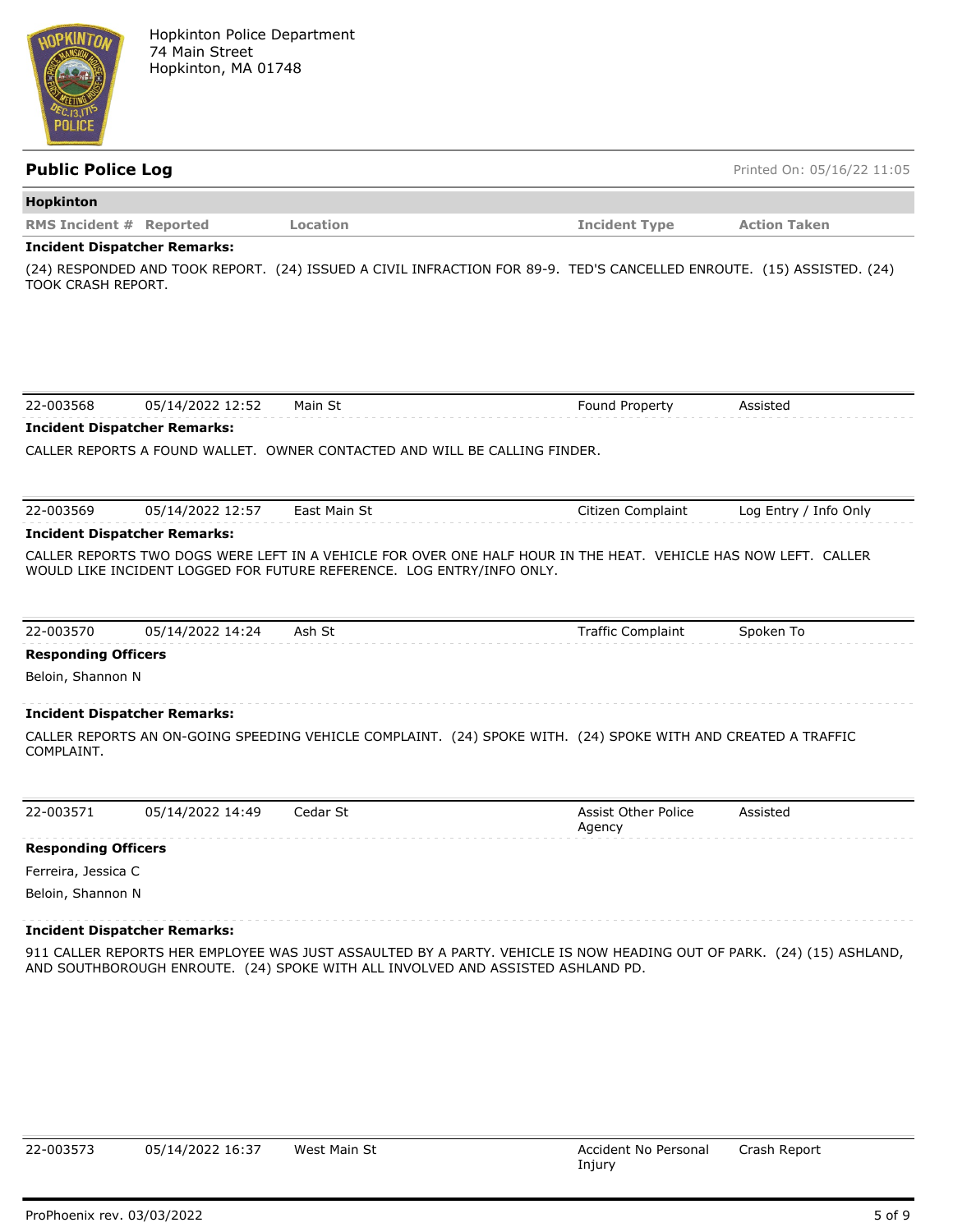

**Public Police Log** Printed On: 05/16/22 11:05

| Hopkinton                           |                                              |                                                                                                              |                        |                      |
|-------------------------------------|----------------------------------------------|--------------------------------------------------------------------------------------------------------------|------------------------|----------------------|
| <b>RMS Incident # Reported</b>      |                                              | Location                                                                                                     | <b>Incident Type</b>   | <b>Action Taken</b>  |
| <b>Responding Officers</b>          |                                              |                                                                                                              |                        |                      |
| McNeil, Matthew S                   |                                              |                                                                                                              |                        |                      |
| Lyver, Brendon M                    |                                              |                                                                                                              |                        |                      |
| <b>Incident Dispatcher Remarks:</b> |                                              |                                                                                                              |                        |                      |
|                                     |                                              | CALLER REPORTED ANOTHER VEHICLE HIT HIS VEHICLE. (6) RESPONDED. CRASH REPORT.                                |                        |                      |
|                                     |                                              |                                                                                                              |                        |                      |
|                                     |                                              |                                                                                                              |                        |                      |
|                                     |                                              |                                                                                                              |                        |                      |
|                                     |                                              |                                                                                                              |                        |                      |
|                                     |                                              |                                                                                                              |                        |                      |
|                                     |                                              |                                                                                                              |                        |                      |
| 22-003574                           | 05/14/2022 16:41                             | Autumn Ridge Dr                                                                                              | MV Check               | Assisted             |
| <b>Responding Officers</b>          |                                              |                                                                                                              |                        |                      |
| McNeil, Matthew S                   |                                              |                                                                                                              |                        |                      |
|                                     |                                              |                                                                                                              |                        |                      |
| <b>Incident Dispatcher Remarks:</b> |                                              |                                                                                                              |                        |                      |
|                                     |                                              | CALLLER REPORTED VEHICLE BLOCKING HIS DRIVEWAY. (700) RESPONDED. SPOKE TO THE OPERATOR AND HE WILL BE MOVING |                        |                      |
| THE VEHICLE.                        |                                              |                                                                                                              |                        |                      |
|                                     |                                              |                                                                                                              |                        |                      |
|                                     |                                              |                                                                                                              |                        |                      |
| 22-003575                           | 05/14/2022 17:20                             | Avenue E                                                                                                     | Disabled Motor Vehicle | Checked / Spoke With |
| <b>Responding Officers</b>          |                                              |                                                                                                              |                        |                      |
| Lyver, Brendon M                    |                                              |                                                                                                              |                        |                      |
|                                     |                                              |                                                                                                              |                        |                      |
| <b>Incident Dispatcher Remarks:</b> |                                              |                                                                                                              |                        |                      |
|                                     | VEH MAKING A DELIVERY. ALL SET IT IS MOVING. |                                                                                                              |                        |                      |
|                                     |                                              |                                                                                                              |                        |                      |
| 22-003576                           | 05/14/2022 17:34                             | Ash St                                                                                                       | Citizen Complaint      | Assisted             |
| <b>Responding Officers</b>          |                                              |                                                                                                              |                        |                      |
| Riess, Kevin P Jr                   |                                              |                                                                                                              |                        |                      |
|                                     |                                              |                                                                                                              |                        |                      |
| <b>Incident Dispatcher Remarks:</b> |                                              |                                                                                                              |                        |                      |
|                                     |                                              | CALLER REPORTED LOTS OF TRASH IN THE AREA. MESSAGE LEFT FOR DPW.                                             |                        |                      |
|                                     |                                              |                                                                                                              |                        |                      |
| 22-003578                           | 05/14/2022 19:28                             | West Main St                                                                                                 | Disabled Motor Vehicle | Assisted             |
| <b>Responding Officers</b>          |                                              |                                                                                                              |                        |                      |
| Lyver, Brendon M                    |                                              |                                                                                                              |                        |                      |
|                                     |                                              |                                                                                                              |                        |                      |
| <b>Incident Dispatcher Remarks:</b> |                                              |                                                                                                              |                        |                      |

DMV. (6) ASSISTED. VEHICLE OUT OF THE ROADWAY. OWN OP WAITING ON TRIPLE A.

| 22-003582 | 05/14/2022 20:46 | Wood St | Road Hazard | Checked |
|-----------|------------------|---------|-------------|---------|
|           |                  |         |             |         |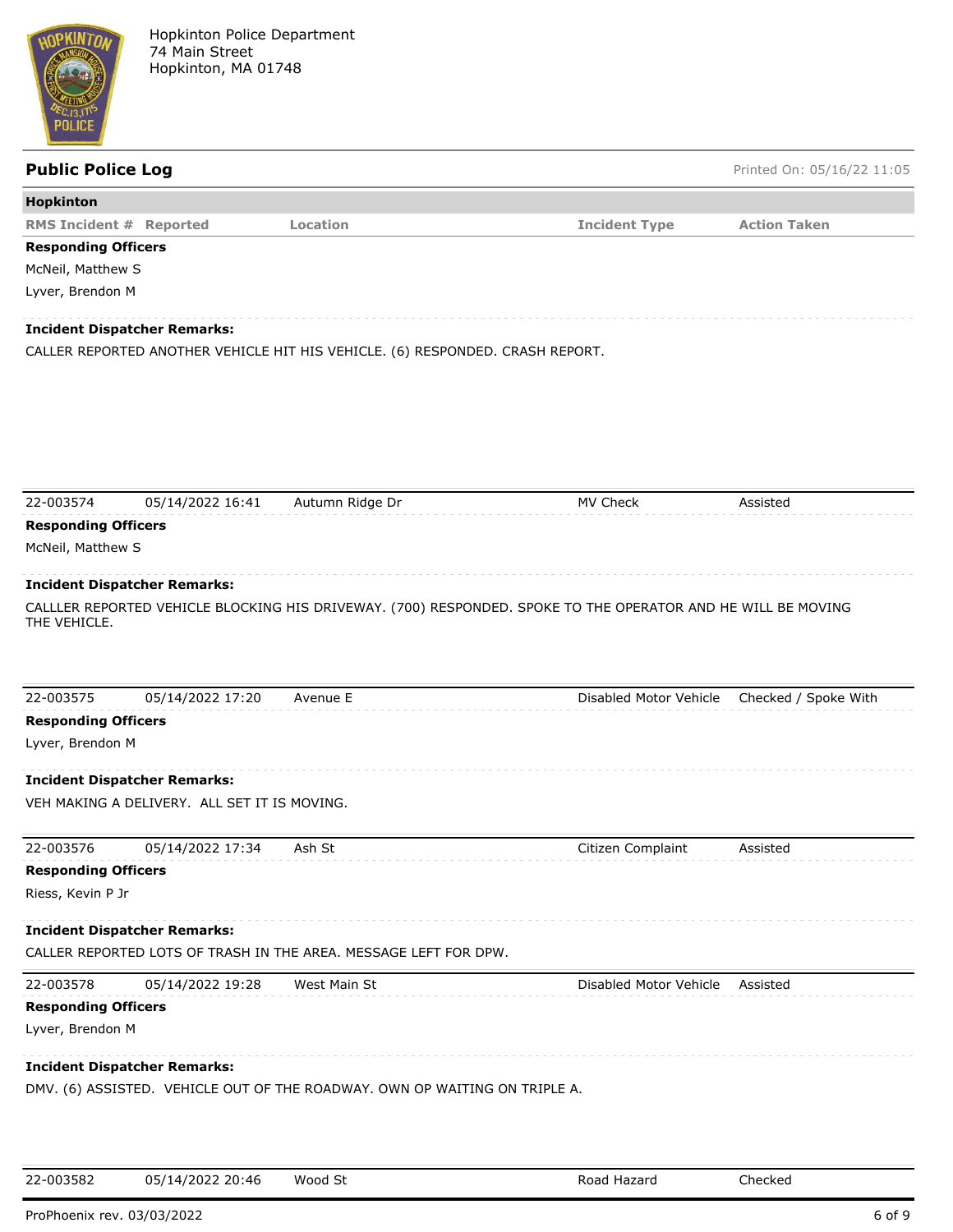

| <b>Public Police Log</b>       |                                             |                 |                                                                                                         | Printed On: 05/16/22 11:05 |
|--------------------------------|---------------------------------------------|-----------------|---------------------------------------------------------------------------------------------------------|----------------------------|
| Hopkinton                      |                                             |                 |                                                                                                         |                            |
| <b>RMS Incident # Reported</b> |                                             | Location        | <b>Incident Type</b>                                                                                    | <b>Action Taken</b>        |
| <b>Responding Officers</b>     |                                             |                 |                                                                                                         |                            |
| McNeil, Matthew S              |                                             |                 |                                                                                                         |                            |
|                                | <b>Incident Dispatcher Remarks:</b>         |                 |                                                                                                         |                            |
|                                | WATER OUT OF THEIR BASEMENT.                |                 | PASSER BY REPORTED LARGE AMOUNT OF WATER IN THE ROADWAY. (700) RESPONDED/APPEARS TO BE RESIDENT PUMPING |                            |
| 22-003583                      | 05/14/2022 21:15                            | Constitution Ct | Fight                                                                                                   | Checked                    |
| <b>Responding Officers</b>     |                                             |                 |                                                                                                         |                            |
| Ferreira, Jessica C            |                                             |                 |                                                                                                         |                            |
| McNeil, Matthew S              |                                             |                 |                                                                                                         |                            |
| Lyver, Brendon M               |                                             |                 |                                                                                                         |                            |
|                                | <b>Incident Dispatcher Remarks:</b>         |                 |                                                                                                         |                            |
| SERVICE NEEDED.                |                                             |                 | 911 CALLER REPORTED TEENAGERS FIGHTING. (6), (700), (15) RESPONDED. SPOKE TO HOST OF A PARTY. NO POLICE |                            |
| 22-003584                      | 05/15/2022 01:09                            | Lakeshore Dr    | Property Checks                                                                                         | Checked                    |
| <b>Responding Officers</b>     |                                             |                 |                                                                                                         |                            |
| LaTour, Matthew                |                                             |                 |                                                                                                         |                            |
|                                |                                             |                 |                                                                                                         |                            |
|                                | <b>Incident Dispatcher Remarks:</b>         |                 |                                                                                                         |                            |
|                                | SANDY BEACH CHECK. CHECKED OKAY. (20).      |                 |                                                                                                         |                            |
| 22-003586                      | 05/15/2022 03:38                            | Wilson St       | Property Checks                                                                                         | Checked                    |
| <b>Responding Officers</b>     |                                             |                 |                                                                                                         |                            |
| McKeon, Sean                   |                                             |                 |                                                                                                         |                            |
|                                | <b>Incident Dispatcher Remarks:</b>         |                 |                                                                                                         |                            |
| AREA CHECKS, CHECKS OK         |                                             |                 |                                                                                                         |                            |
| 22-003587                      | 05/15/2022 05:23                            | Pratt Way       | Property Checks                                                                                         | Checked                    |
| <b>Responding Officers</b>     |                                             |                 |                                                                                                         |                            |
| LaTour, Matthew                |                                             |                 |                                                                                                         |                            |
| 22-003592                      | 05/15/2022 10:14                            | I-495 N         | <b>Assist Other Police</b>                                                                              | To Other Agency            |
| <b>Responding Officers</b>     |                                             |                 | Agency                                                                                                  |                            |
| Campbell, Benjamin J           |                                             |                 |                                                                                                         |                            |
|                                |                                             |                 |                                                                                                         |                            |
|                                | <b>Incident Dispatcher Remarks:</b>         |                 |                                                                                                         |                            |
|                                | CALLER REPORTS LARGE TURTLE ON 495, TO MSP. |                 |                                                                                                         |                            |
| 22-003593                      | 05/15/2022 10:25                            | Highcroft Way   | <b>Traffic Complaint</b>                                                                                | Checked / Spoke With       |
| <b>Responding Officers</b>     |                                             |                 |                                                                                                         |                            |
| McNeil, Matthew S              |                                             |                 |                                                                                                         |                            |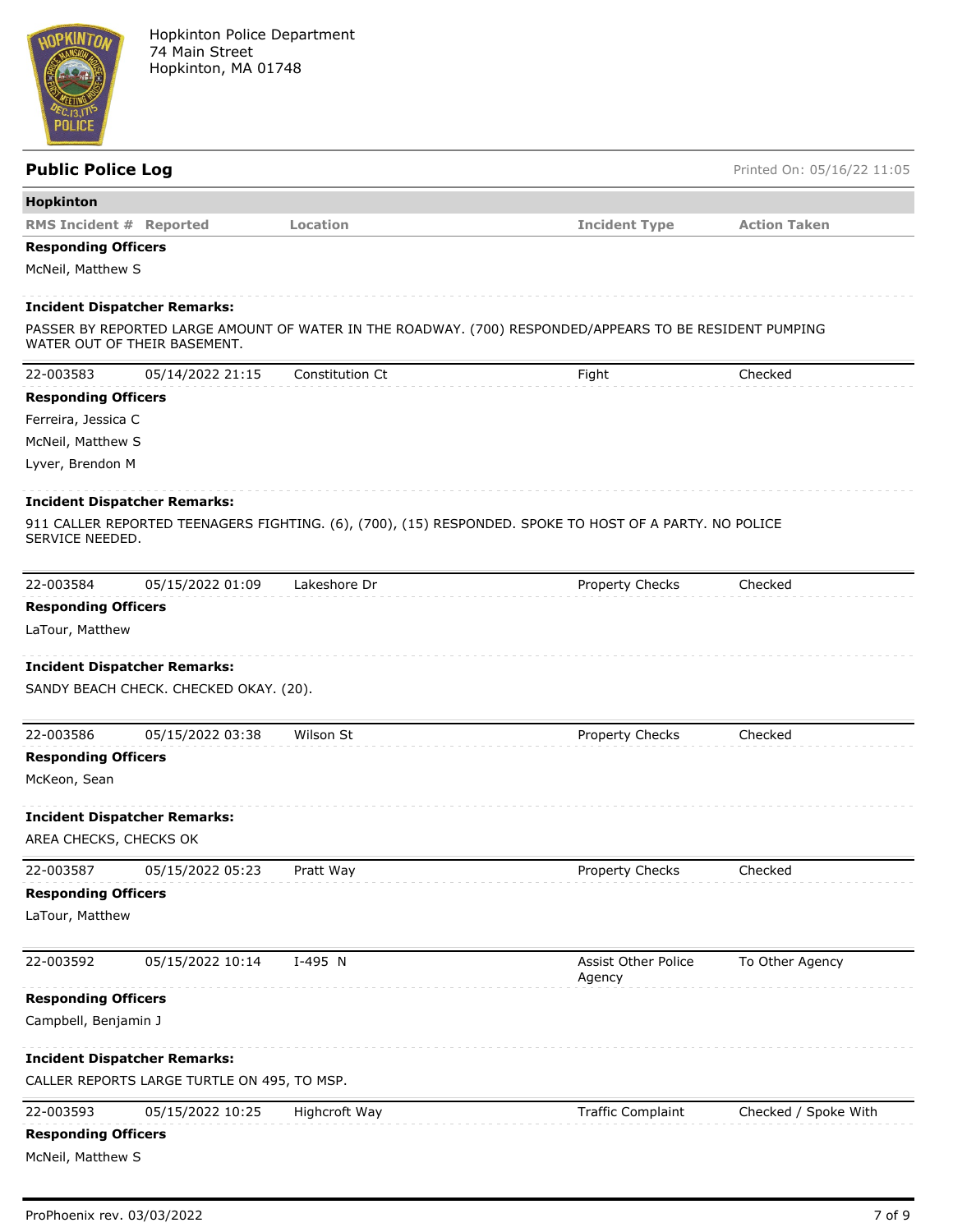

| <b>Public Police Log</b>                           |                                                 |                                                                         |                                                                                                      | Printed On: 05/16/22 11:05 |
|----------------------------------------------------|-------------------------------------------------|-------------------------------------------------------------------------|------------------------------------------------------------------------------------------------------|----------------------------|
| Hopkinton                                          |                                                 |                                                                         |                                                                                                      |                            |
| <b>RMS Incident # Reported</b>                     |                                                 | Location                                                                | <b>Incident Type</b>                                                                                 | <b>Action Taken</b>        |
|                                                    | <b>Incident Dispatcher Remarks:</b>             |                                                                         |                                                                                                      |                            |
|                                                    |                                                 | PARTY REPORTS SPEEDING COMPLAINT IN NEIGHBOORHOOD. (700) SPOKE TO.      |                                                                                                      |                            |
| 22-003597                                          | 05/15/2022 13:46                                | I-495 N                                                                 | <b>Assist Other Police</b>                                                                           | Assisted                   |
|                                                    | <b>Incident Dispatcher Remarks:</b>             |                                                                         | Agency                                                                                               |                            |
|                                                    |                                                 |                                                                         | 911 CALLER REPORTS A TIRE IN THE MIDDLE OF THE HIGHWAY. STATE POLICE CONTACTED AND WILL BE REMOVING. |                            |
| 22-003598                                          | 05/15/2022 14:49                                | Main St                                                                 | Lost Property                                                                                        | Log Entry / Info Only      |
|                                                    | <b>Incident Dispatcher Remarks:</b>             |                                                                         |                                                                                                      |                            |
|                                                    |                                                 | CALLER REPORTS SHE LOST HER HEARING AID YESTERDAY. LOG ENTRY/INFO ONLY. |                                                                                                      |                            |
|                                                    |                                                 |                                                                         |                                                                                                      |                            |
| 22-003599                                          | 05/15/2022 14:56                                | Oakhurst Rd                                                             | <b>Animal Calls</b>                                                                                  | To Other Agency            |
| <b>Responding Officers</b><br>Campbell, Benjamin J |                                                 |                                                                         |                                                                                                      |                            |
| McNeil, Matthew S                                  |                                                 |                                                                         |                                                                                                      |                            |
|                                                    |                                                 |                                                                         |                                                                                                      |                            |
|                                                    | <b>Incident Dispatcher Remarks:</b>             |                                                                         |                                                                                                      |                            |
|                                                    | CALLER REPORTS DOG IN YARD, ACO NOTIFIED.       |                                                                         |                                                                                                      |                            |
|                                                    |                                                 |                                                                         |                                                                                                      |                            |
|                                                    |                                                 |                                                                         |                                                                                                      |                            |
|                                                    |                                                 |                                                                         |                                                                                                      |                            |
|                                                    |                                                 |                                                                         |                                                                                                      |                            |
| 22-003600                                          | 05/15/2022 16:11                                | Ash St                                                                  | B&E/Commercial                                                                                       | Report                     |
| <b>Responding Officers</b>                         |                                                 |                                                                         |                                                                                                      |                            |
| McNeil, Matthew S                                  |                                                 |                                                                         |                                                                                                      |                            |
| Campbell, Benjamin J                               |                                                 |                                                                         |                                                                                                      |                            |
| LaTour, Matthew                                    |                                                 |                                                                         |                                                                                                      |                            |
|                                                    | <b>Incident Dispatcher Remarks:</b>             |                                                                         |                                                                                                      |                            |
|                                                    |                                                 |                                                                         | CALLER REPORTS YOUTHS TRYING TO BREAK INTO CENTER SCHOOL. (700) REPORTS BASKETBALL HOOP IS DAMAGED.  |                            |
|                                                    |                                                 |                                                                         |                                                                                                      |                            |
|                                                    |                                                 |                                                                         |                                                                                                      |                            |
| 22-003602                                          | 05/15/2022 16:46                                | Pond St                                                                 | Parking Complaint                                                                                    | Checked                    |
| <b>Responding Officers</b>                         |                                                 |                                                                         |                                                                                                      |                            |
| McNeil, Matthew S                                  |                                                 |                                                                         |                                                                                                      |                            |
|                                                    | <b>Incident Dispatcher Remarks:</b>             |                                                                         |                                                                                                      |                            |
|                                                    | CALLER REPORTS CARS PARKED IN AREA., CHECKED OK |                                                                         |                                                                                                      |                            |
| 22-003601                                          | 05/15/2022 16:47                                | Hayden Rowe St                                                          | Road Hazard                                                                                          | Removed                    |